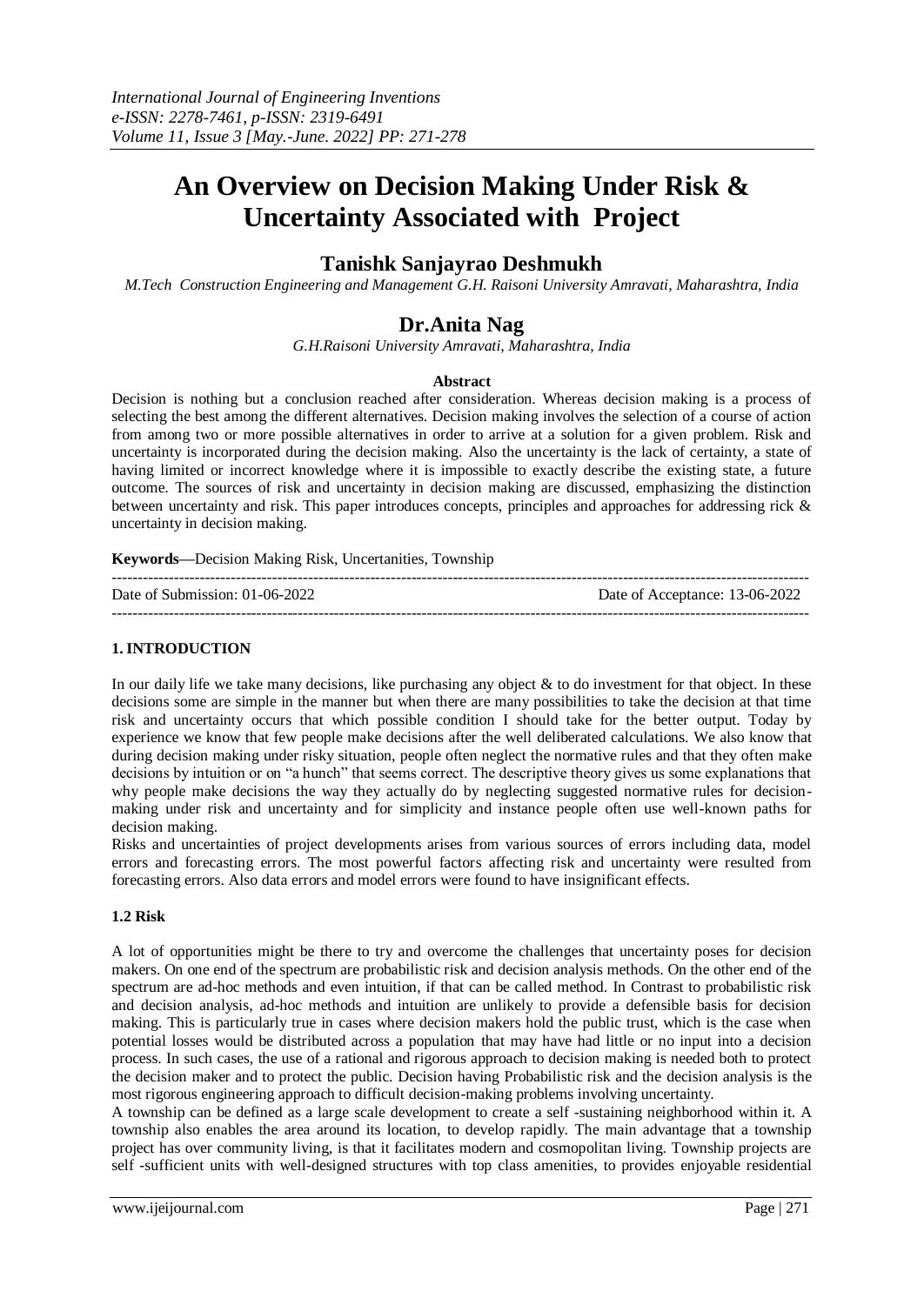solutions. Risk and uncertainty can be effectively carried out by investigating and identifying the sources of risks associated with each activity of the residential township project.

## **2. THEORETICAL ASPECT 2.1 Risk**

Risk is defined as the probability or threat of quantifiable damage, injury, liability, loss or any other negative occurrence that is caused by external or internal vulnerabilities, and that may be avoided through pre-emptive action. The objective of risk assessment is to conduct an assessment to foresee negative effects or risk so that adverse consequences can be minimized. Most literature on this subject defines the word "risk" as comprising two elements as follows:

1)The likelihood (or probability) of occurrence of a negative event during the lifetime of operation of a facility 2)The resultant consequence when a negative event has taken place.

The first term involves risk assessment and the second term is risk management. Risk assessment is a scientific task and risk management is the subject of finding out regulatory measures based on risk assessment and considerations of a legal, political, social, economic, environmental and engineering nature risk issues.

where the outcome is unknown to the decision maker, that means decision-maker is not sure which outcome will occur, is called as a risky situation.

## **2.2Uncertainty**

Uncertainty is the lack of certainty. In residential township project uncertainties may arises due to failure of planning, implementing and monitoring systems. Climate change is introducing many uncertainties into the management and planning of township infrastructure project. The word "uncertainty" emphasizes that choice of decision-making must be made on the basis of incomplete knowledge about projects that do not yet physically exist. Uncertainties arise from three sources of errors, which is as follows:

1)Data errors

2)Forecasting errors

3)Model errors

## **1. Data Errors**

The errors related with the technical problems are known as the data error. Data errors stem from measurement errors, sampling errors and simple human errors. Uncertainties due to data error can be measured by using statistical techniques. Data errors can be reduced by collecting more past data.

## **2. Forecasting Errors**

Forecasting error is related with the uncertainty about "future events". As we know economic evaluation of the future is questionable. There is a limit to our ability to reduce forecasting errors. No matter how hard we tried and used advanced techniques the reason is the future is unknowable.

## **3. Model Errors**

Model errors represents the residual error which is output of difference between observed and model values. Model error may occurs due to the impossibility towards perfectly representing the real world in a mathematical model. Quantifications of economic benefits involves the use of forecast traffic speeds and delays, fuel prices, national income and time valuation, and etc. contain model errors.

## **2.3 Risk and Uncertainty Assessment**

It was found that many European countries use scenarios for the investigation of the effect risk and uncertainty of project investments which include scenario investigation, sensitivity assessment and probability-based assessment. Current practices for the assessment of risk and uncertainty states on scenario analyses. The methodologies are briefly discussed below.

## **2.3.1 Scenario Analyses**

Scenarios analyses is related with investigating the different alternatives for the option which can performs well with minimum risk. Currently, scenario assessment is a basic tool used to assess risk and uncertainty about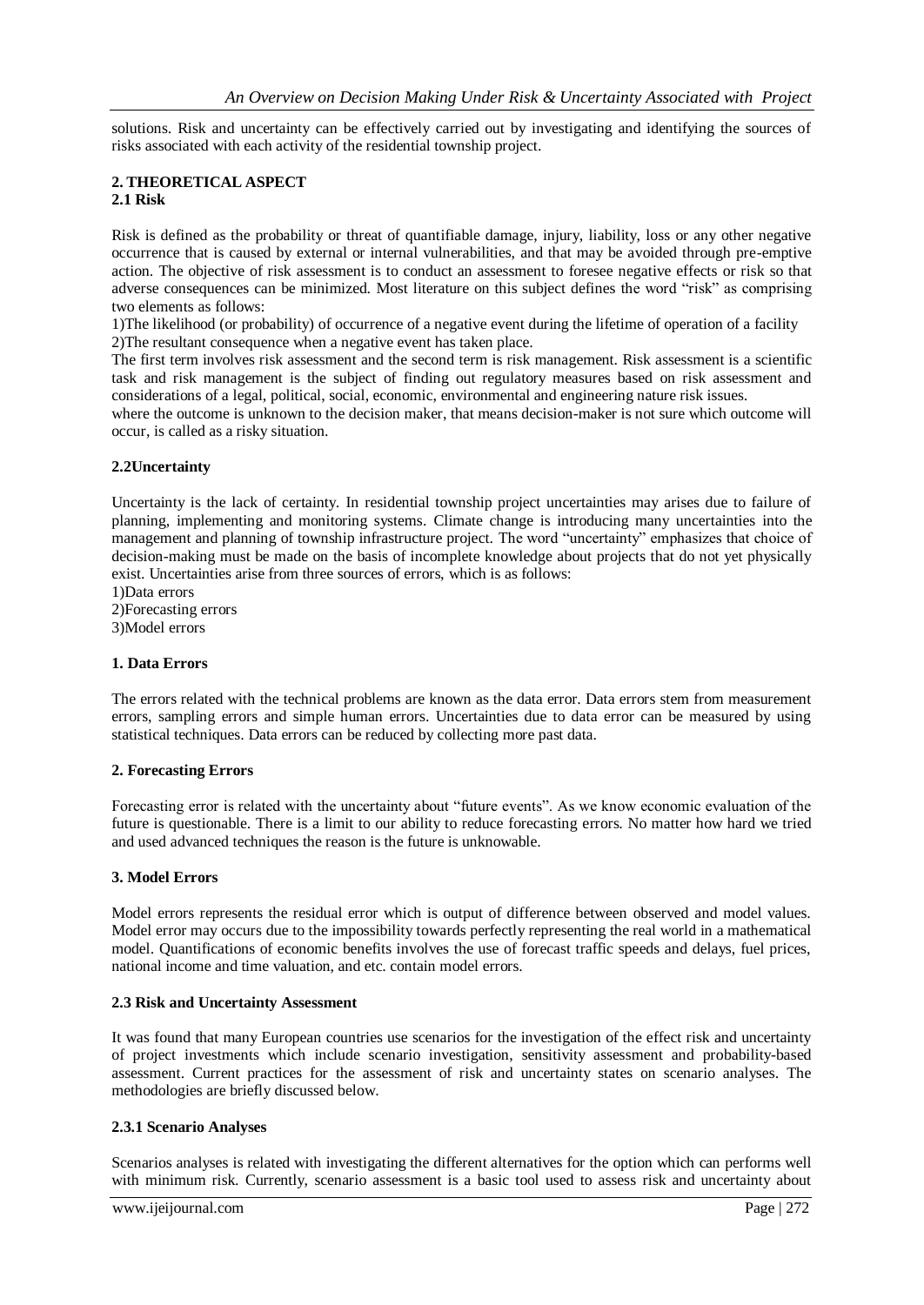future. Since the future is uncertain with involvement of risk one way we can deal with this uncertainty and assess risk is to constructing possible scenarios and looking for the options which performed well with minimum risk. Scenario analysis can begin with defining alternative scenarios, its criteria, impacts and risks. Assessment impacts and risks may involve creating scorecard for each scenario. Decision-making may be done based on the scenarios that possess the most benefit cost effective, minimum risks and impacts. Scenario assessments do not forecast probability of occurrence they indicate what can happen from different given alternative.

## **2.3.2 Sensitivity Analyses**

Sensitivity analyses are the identification of main sources of uncertainty. It is conducted to identify whether there are some variables which contribute greater uncertainty to the forecasted other. Input variables which have high susceptibility for future forecasts may need to be measured first with more analyses and the uncertainties of highly susceptible factors may be considered in decision making. The main objective of sensitivity analysis is to identifying main effects and interaction effects of input variables. The uncertainties arises due to data errors and forecasting errors were considered in the sensitivity analysis.

## **2.3.3 Probability-based Assessment (Monte Carlo Simulation)**

Probability-based assessment is the identification of various uncertainties and it is purely statistical method. As probability-based assessment is the statistical method then mathematical functions of related decision-making factors established first then uncertainties of input variables of that functions are quantified and modeled by probability distribution and its statistical parameters (i.e. mean and coefficient of variation). The outcome from the analysis is the probability distributions of output parameters.

Figure A shows schematic chart of probability-based assessment.



**Figure A:** schematic chart of probability-based assessment

## **2.3.4 Decision Tree:**

A decision tree like a decision support tool that used a tree like graph or model of decision and their possible consequences, including chance event outcomes, resource costs, and utility and it is one way of showing an algorithm. The most basic technique in decision theory is the decision tree. A decision tree enables the decision maker to view all important aspects of the problem at once the decision alternatives, the uncertain outcomes and their probabilities, the economic consequences, and the chronological order of events. Here as an example, the question of whether to regulate air pollution to improve forest health. Suppose you are asked to provide an opinion on whether or not air pollution should be regulated to improve forest health. Three responses are possible:

1)Pollution is affecting forest health and should be regulated. 2)Pollution is not affecting forest health and should not be regulated.

3)The evidence is inconclusive

Of course, inattentive of your opinion about whether pollution is affecting forest health, pollution either is having an effect or it is not having an effect and their decision is informed by the advice we give them, but their decision on whether to regulate or not depends on whether they think that pollution is affecting forest health, and just as our opinion can be wrong, their decision can be wrong too.6Notice that there are 12 possible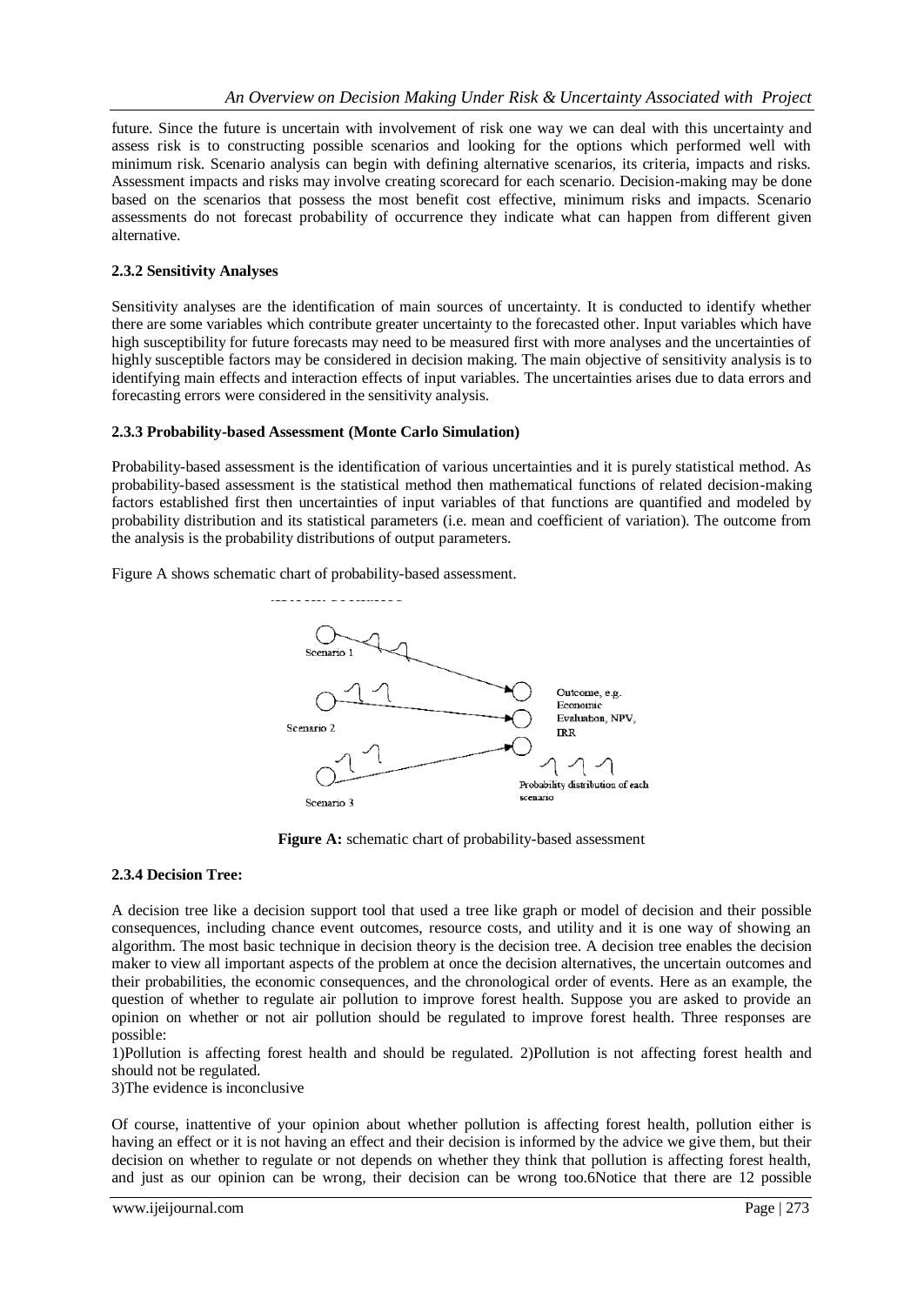outcomes: 3 answers we might give to the question, 2 possible states of the world, and 2 possible decisions by the regulator. These possibilities and their consequences can be summarized in a decision tree. Figure B: Decision Tree For Analysis Of Regulation On Air Quality Intended to Improve Forest-Health.



**Figure B:** Decision tree for analysis of regulation on air quality intended to improve forest-health.

 The squares represent points in the tree over which you have control as a decision maker, i.e., they represent the decisions you can make. In this case our decision is what to tell the person who asked for our opinion.

- The circles represent points in the tree over which you have no control.
- Along each branch of the tree, all possibilities are considered.

## **2.4 Identification of Various Risks**

Risks have always been a part of life. For getting the possible outcome with minimum risk identification of risk is necessary. Here some types of risks are given which is mostly related to infrastructure asset. When investments are done for infrastructure asset investment, political, social and environmental and other related risk issues may not be avoided in decision-making. Risk levels were based on five different risk scales namely rare, unlikely, moderate, likely and almost certain and its consequences are classified into five categories namely insignificant, minor, moderate, major and catastrophic. The identification and classification of the risk related issues are as follows. Details of these risks are given in Table A.1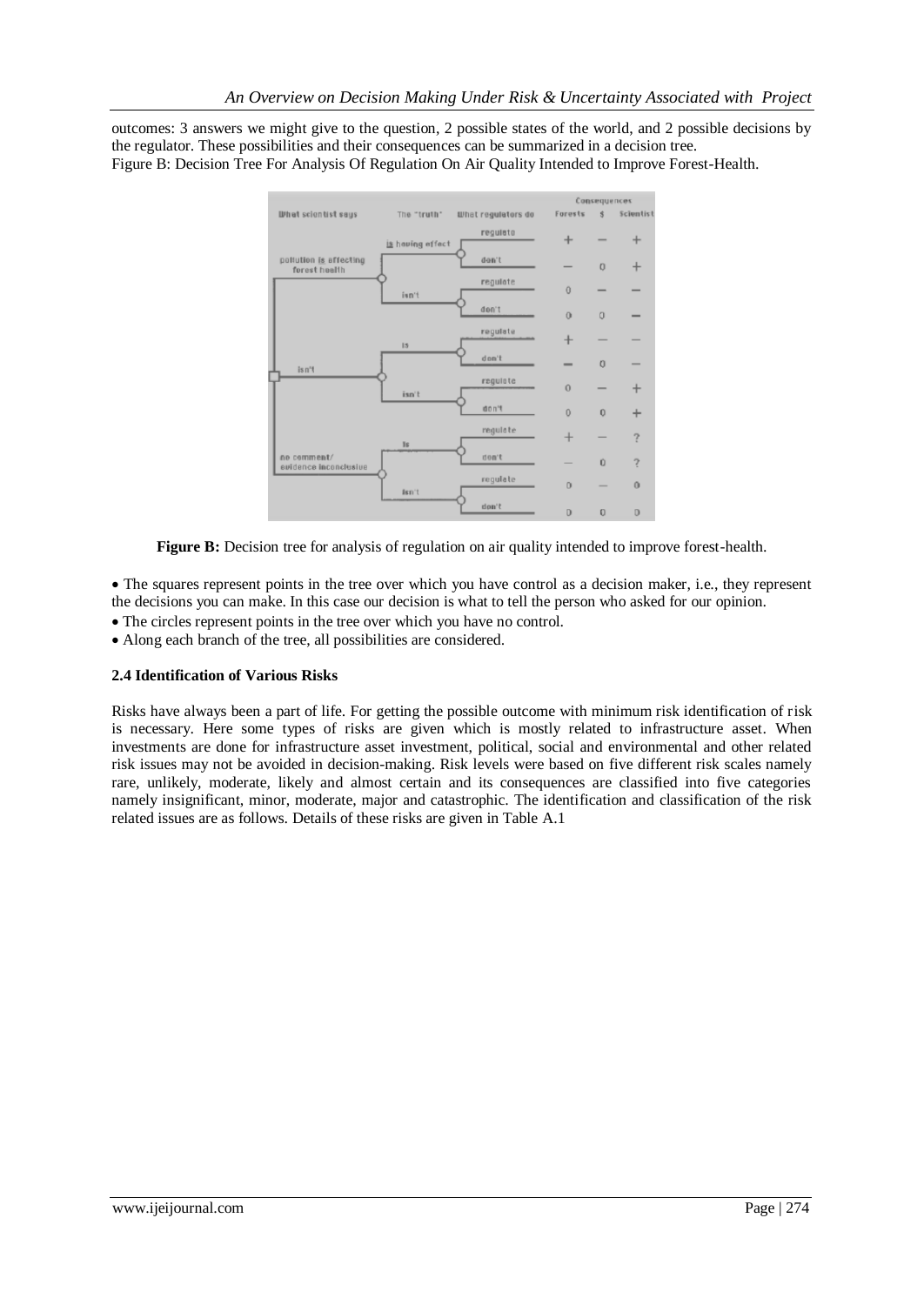| <b>Risk</b>                                            | Causes                                                                                                                                                                                                                                           | Consequences                                                                                                                                                                                                                                     | Consequence | Likelihood        | <b>Risk</b> |
|--------------------------------------------------------|--------------------------------------------------------------------------------------------------------------------------------------------------------------------------------------------------------------------------------------------------|--------------------------------------------------------------------------------------------------------------------------------------------------------------------------------------------------------------------------------------------------|-------------|-------------------|-------------|
| Category                                               |                                                                                                                                                                                                                                                  |                                                                                                                                                                                                                                                  | Rating      | Rating            | Rating      |
| Political<br><b>Risk</b>                               | Government<br>policy changes.<br>i.e. Taxation,<br>privatisation<br>and competition                                                                                                                                                              | Reduced<br>spending on<br>maintenance<br>and trend<br>toward<br>development of<br>only<br>commercially<br>viable<br>infrastructure<br>projects                                                                                                   | Major       | Unlikely          | Significant |
| <b>Economic</b><br><b>Risk</b>                         | Reduced<br>access to<br>government<br>funds, providing<br>transport<br>infrastructure in<br>key locations.<br>rationalization<br>of industry<br>players as<br>escalating fixed<br>costs lead to<br>smaller margins<br>and intense<br>competition | Reduction in<br>maintenance /<br>development of<br>infrastructure,<br>increased usage<br>charges.<br>reduced<br>efficiency of<br>infrastructure<br>and greater of<br>total funds<br>invested on<br>maintenance<br>rather than new<br>development | Major       | Unlikely          | Significant |
| Social/I<br>Environmental<br>/ Cultural<br><b>Risk</b> | Increased<br>demands by<br>society to<br>reduce<br>environmental<br>damage,<br>increase public<br>awareness of<br>life, civil rights<br>issues.<br>expectation of<br>fast service                                                                | Greater costs for<br>infrastructure<br>projects may be<br>incurred in order<br>to satisfy<br>environmental.<br>social criteria<br>and constraints                                                                                                | Minor       | Almost<br>Certain | Significant |
| Technology<br><b>Risk</b>                              | Increasing<br>reliance on the<br>use to IT and<br>communications<br>to design.<br>operate and<br>manage<br>transport<br>infrastructure<br>and collect<br>COLLAGER LOS                                                                            | Interdependency<br>results in greater<br>vulnerability to<br>any IT<br>interruption of<br>services                                                                                                                                               | Major       | Almost<br>Certain | High        |

## **Table A.1: classification of risks and consequences (Australian Defense Organization2002)**

## **2.5 Distinction between Risk and Uncertainty**

As we know that risk is the situation where outcome is unknown to decision maker or that may or may not be realized in the future. An adverse effect is a loss of some sort. A decision maker faces a risk if the outcome of a decision is uncertain and may be adverse. Risk can be fully defined by a set of three things, including:

*1) a set of mutually exclusive and collectively exhaustive scenario conditions under which the possible outcomes may be realized, 2) a set of outcomes for each possible scenario, and 3) a probability of occurrence for each possible scenario. Using this definition, risk can be described using a loss exceedance curve in which scenario outcomes involving potential losses are plotted on the x axis and the probability of exceeding those losses is plotted on the y axis. The loss exceedance curve is sometimes called a risk curve.*

Figure C: illustrates three risk curves, which could represent the potential losses associated with three decision alternatives (A, B, and C). The y intercept gives the probability that the costs associated with choosing an alternative will exceed the benefits of that alternative. In Figure 2.2, Alternative C entails the largest potential losses.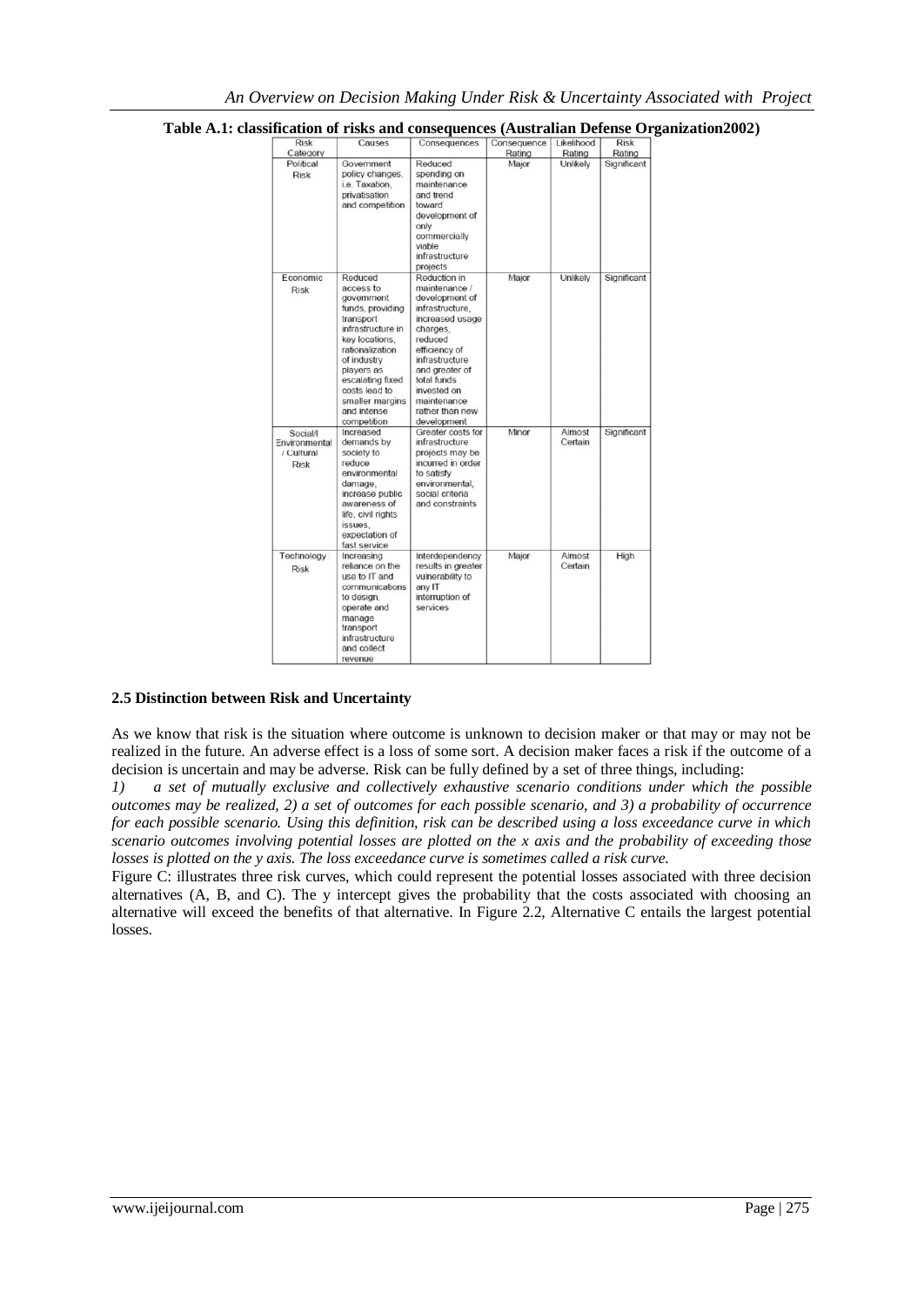

**Figure C:** Three risk curves

Alternatives A and C are riskier than Alternative B because these alternatives lead to larger losses with higher probabilities. It is important to note that these risk curves by themselves do not provide sufficient information to decision maker to choose among the three alternatives. A decision maker also needs information on the potential benefits of each alternative and their probabilities. An understanding of the decision maker's attitudes toward accepting risks is also important need.

## **2.5 Risk Assessment Frame Work**

Proper assessment and management of risk is necessary and for that a necessary frame work is should be there. This framework includes both quantitative and qualitative risks in the assessment and is shown in Figure D Risk analysis is the quantitative technical assessment and can be estimated by the probability (P) of an event of occurrence over a specified period of time and its related consequences. Risk is a function of the probability of occurrence and the magnitude of consequences (M), R=f (P, M). Public Risk Perception is the measure of public reactions to risk and. Public risk perception can be quantified qualitatively and quantitatively. Perception is a judgment of the degree to which some one likes or dislikes some objects, concepts, projects or persons it means risk perception describes people's feelings about risk. Objective and Subjective data is the behavior data that reflect agreement or opposition to a project introduced.



**Figure D:** Framework for risk assessment

Acceptable risk is the degree of risk to be accepted and in many instances, the public decided which levels of potential risks are acceptable.

Risk Management is the final process to be implemented in the process of risk assessment to ensure that risks are kept at minimum and do not have adverse effects to the public. It is a part of a decision-making process that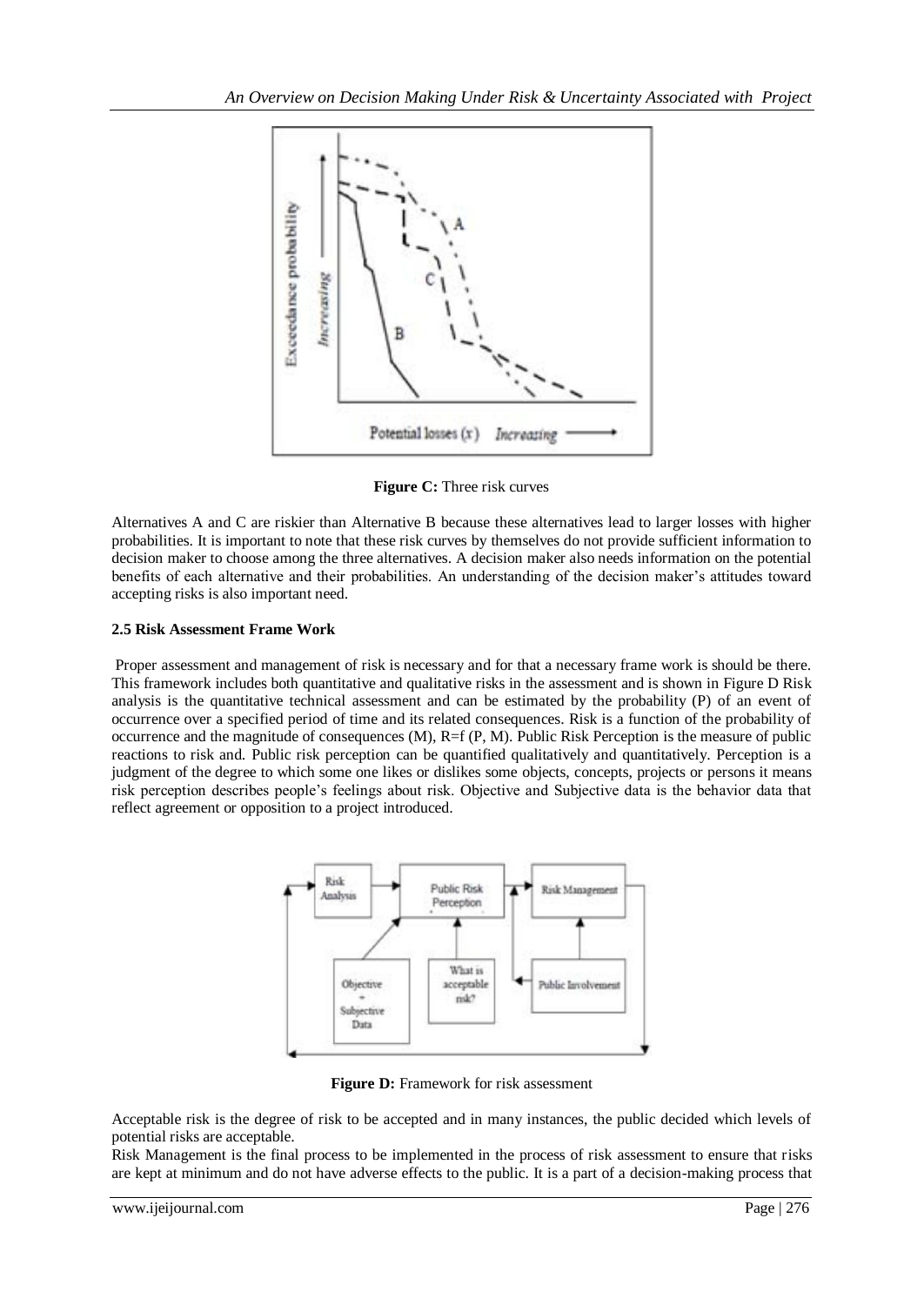entails consideration of political, social, economic, engineering information and cost-benefit with risk related information to develop analyses and compare and make a decision on appropriate solutions. Figure E step-by-step implementation of risk assessment.



**Figure E:** Step by step risk assessments

## **2.6 Rules for Decision under Risk**

The decision situations where the decision-maker chooses to consider a several possible outcomes and the probabilities of their occurrence can be stated are called decision under risk. The possibilities of various outcomes may be determined objectively from the past records. Under condition of risk there are generally two criteria to choose from.

## **2.6.1 Maximum Likelihood Principle**

Under this principle, the decision-maker first considers the event that is most likely to occur. He then decides for the course of action which has the maximum conditional payoff, corresponding to this event (of course, when the pay-off matrix is in terms of costs, then the action with the least conditional pay-off would be chosen.)

## **2.6.2 Expectation Principle**

In this principle, the decision-making is done on the basis of the expectation principle when there is a risky situation. With the event probabilities assigned, objectively or subjectively as the case may be, the expected payoff for each strategy is calculated by multiplying the pay-off values with their respective probabilities and then adding up these products.

## **2.7 Rules for Decision under Uncertainty**

A situations where there is no way in which the decision maker can assess the probabilities of the various states of nature are called decision under uncertainty. The several principles which may be employed for taking decision in such condition are as follows.

## **2.7.1 Laplace principal**

The Laplace principle is based on the simple philosophy that if we are uncertain about the various events then we may treat them as equally probable. Under this assumption, the expected (mean) value of pay-off for each